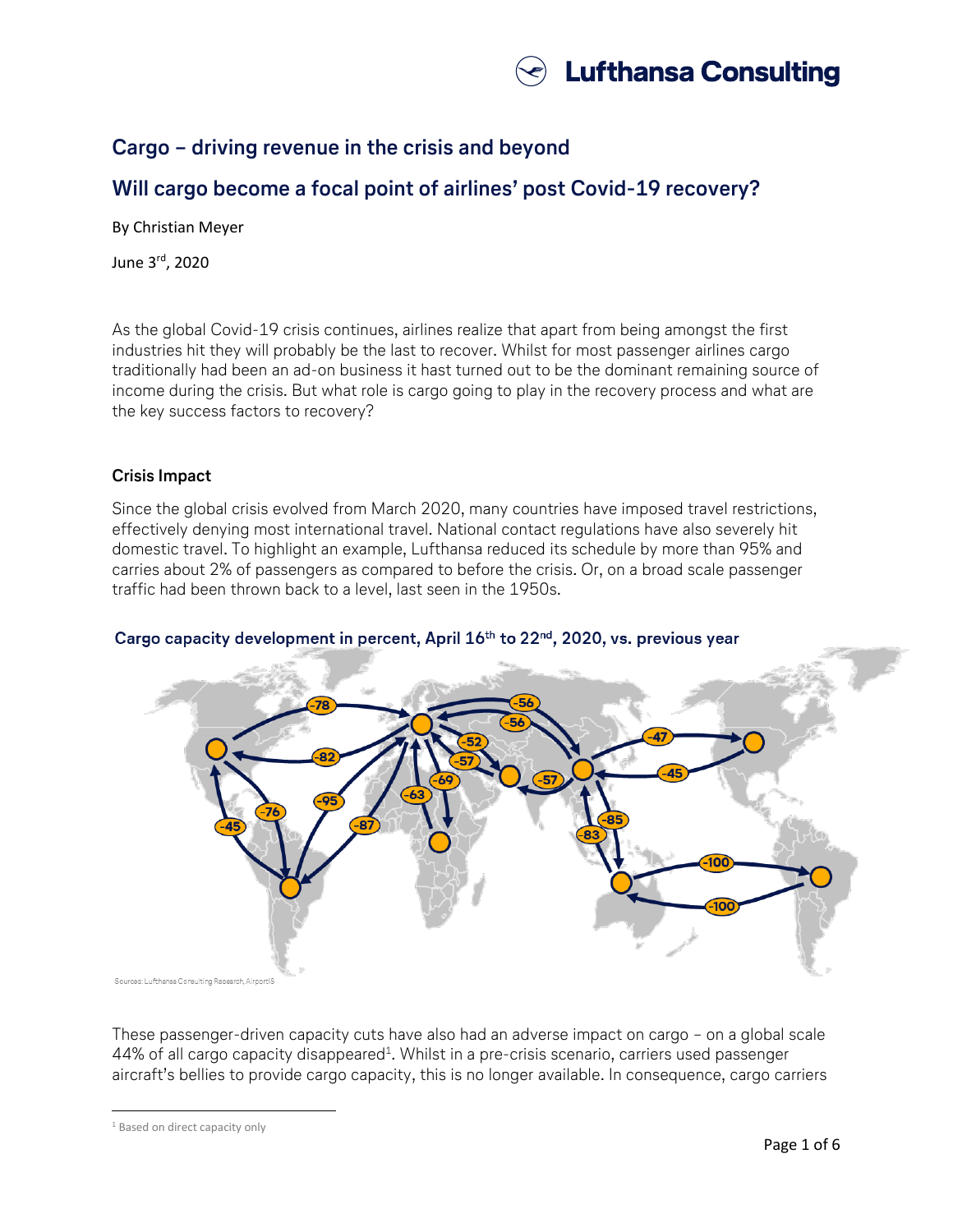

have maximized their freighter aircraft utilization and passenger carriers are using aircraft to carry freight not only in bellies but also in passenger cabins.

Nevertheless, it is estimated that in the seven days between April 16<sup>th</sup> and 22nd, on a global scale cargo capacity remained around 44% behind the volumes recorded a year ago. Obviously, markets outside of freighter trunk routes are hit even more severely. Hence, cargo rates are extremely buoyant, fueled not only by reduced capacity but also by urgent demand of medical supplies. As an example, TAC suggest that rates from China to Europe have about tripled within a month. Market participants report even more excessive rates on specific trade lanes or for specific cargo products.

#### **Air cargo rate development between Europe and China and vv.**



**Source: TAC Index Ltd.**

#### **Recovery scenario**

Doubtlessly the industry will recover. But key players agree that it will assume a different shape as compared to some weeks ago. It appears likely that a number of carriers will not survive the crisis.

Overall, Lufthansa Consulting's assumption is that by autumn 2020 no more 30% to 40% of global passenger capacity will be restored. In its Q1 report Lufthansa predicts the recovery process to take until 2023 – and suggests Lufthansa Group's active fleet being some 14% smaller than pre-crisis.

Likely scenarios see domestic and continental travel to re-start first. This will much likely be driven by small equipment, i.e. regional aircraft and narrow bodies with no significant belly cargo capacity. Whilst network carriers may try to serve and connect as many destinations as possible, this will probably be accomplished by the use of both, smaller aircraft and lower frequency. Hence, the first phase of recovery will increase cargo connectivity but will have only limited impact on overall belly capacities. Planning ahead, even by 2023 the cargo capacity offer will probably remain behind precrises levels, and the prospect is, that freight rates will remain on a higher level than before.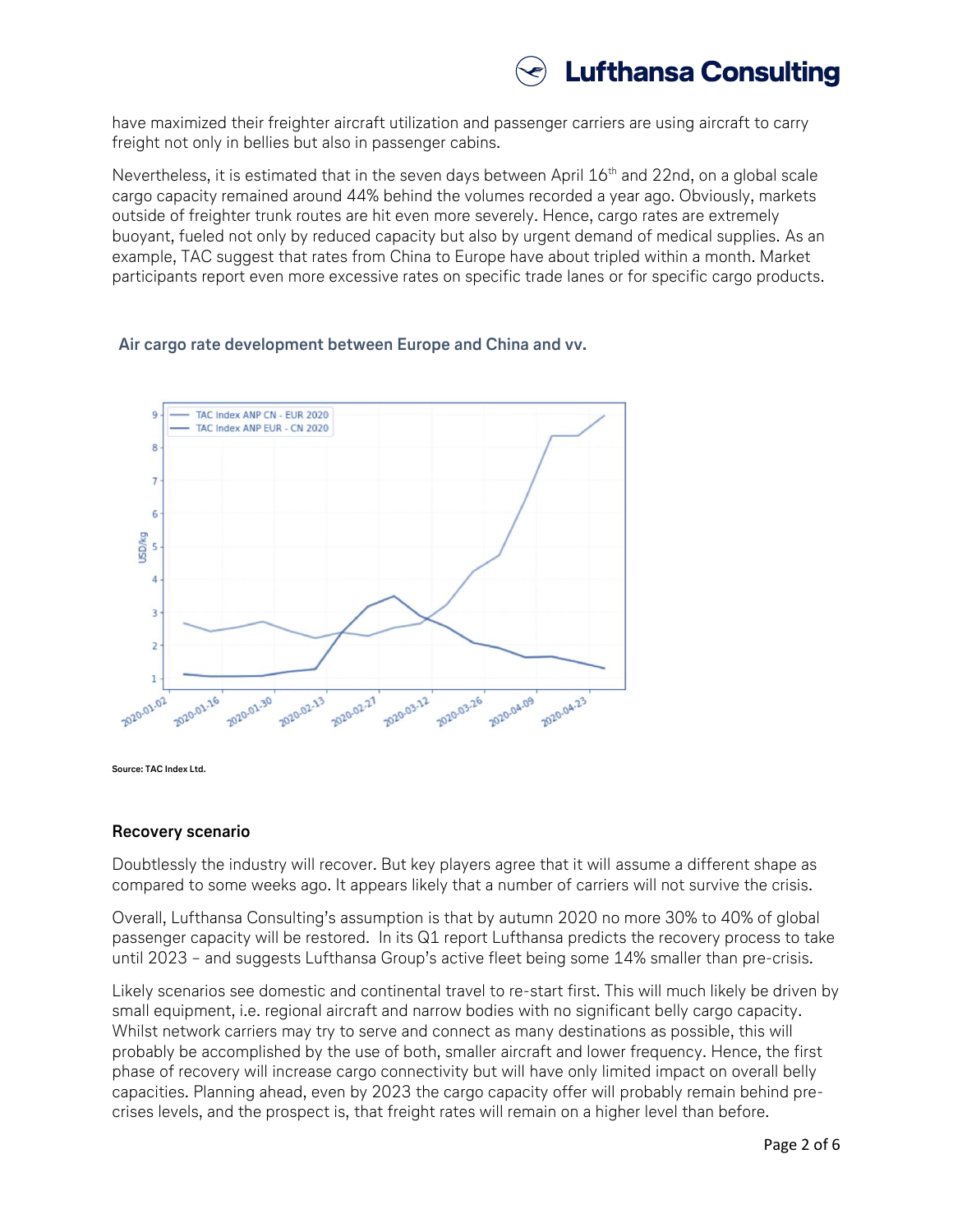

### **Success Factors**

Whilst in the past, airline's network decisions have been made on basis of passenger flows with limited consideration of cargo revenues, this picture might change in future. Given the on-going lack of belly capacity and the resulting high freight rates, cargo may become a significant driver for network decisions. Even under the assumption that passenger volumes will ramp up slowly, cargo has the potential to becoming a route's profitability driver and a decisive factor when it comes to restoring flights. That means airlines' network planning teams have to venture into uncharted terrain. Also, airports have to re-consider their commercial proposition in their effort to making their way back onto carriers' network maps.

From the airline perspective this means a post recovery planning needs to build a revenue model that considers cargo capacity, crisis and post-crisis passenger and cargo flows as well as cargo and passenger yields. Cargo offers some challenges, however. Because cargo flows remain unbalanced, i.e. as opposed to passengers, cargo travels one-directional, hence, they have to be considered on a rotational basis. Also, cargo revenues but also its marginal cost, heavily depend on its density, i.e. whilst its cost are purely weight based, cargo revenues have a volumetric dimension providing an additional leaver to profitability. These cargo specifics might become new parameters to be considered by airline network planners.

At the same time airports have to re-consider their commercial potential. In a post crisis scenario, airports will compete for air services. Considering the new relevance of cargo for passenger airlines, air cargo capabilities must be expected to become a more relevant differentiator of competing airports. Cargo flows may open up new route opportunities. Identifying and highlighting such potential is becoming a key factor in re-attracting airline customers but also may open the door to new connectivity and revenue horizons. To achieve this, close co-operation with leading freight forwarders and logistics businesses that are directing cargo flows comes into the focus of airport's drive in winning the competitive edge and becoming leaders in traffic recovery.

### **Practical Recovery**

Remains the question how aviation firms can quickly generate incremental cargo capacity and what challenges both airport operators and ground handlers are facing in such scenario. In the first place there is carriers' natural response to think about converting passenger aircraft into freighters. Whereas this is a sensible idea it remains a long-term focused scheme since it involves structural changes to aircraft, i.e. strengthening, installing of roller beds as well as cargo doors. Hence, it is costing time and funds at a point where both of these are in scarce supply. In the short term there are hands-on solutions available. Seats can be removed from economy class cabins to store cargo. Or, in a less radical scenario cargo might be placed in over-head lockers and under seats, i.e. where passengers used to put their carry-on baggage, which comes at minimum certification requirements in most jurisdictions. An intermediate approach takes us back to the 1990's when Lufthansa operated night postal flights with passenger aircraft in Germany. Bags were put on top of seats that formed a cargo container where during normal operations passengers sat back and relaxed.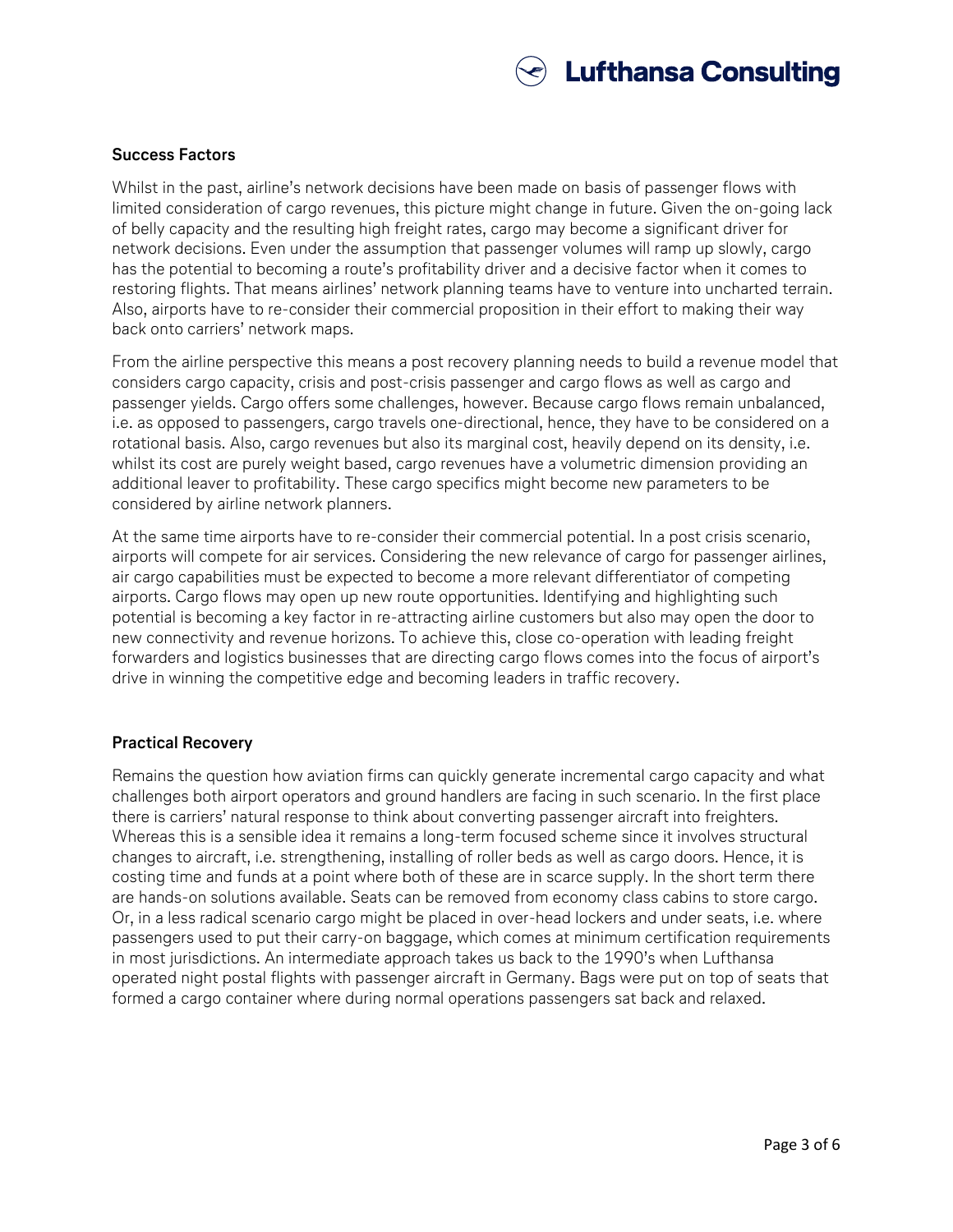# $\textcircledast$  Lufthansa Consulting



Source: STAT times

Noticeably, not all cargo can be transported in passenger cabins. Bearing in mind that items would have to be man-handled through passenger doors and manually stowed in the cabin, there is a natural restriction to package size and weight. It goes without saying that handling cargo into passenger cabins will have an adverse impact on turn-around times. For sure, handling ULDs and even belly cargo is a much quicker process than carrying boxes along the aisles. This is exactly the point where the challenge extends from carriers to ground handlers and airport operators. In a highly mechanized cargo environment all of a sudden large loading teams need to be made available. Whilst creative solutions may work by re-shuffling people from other airport areas towards aircraft loading it remains a physically demanding task. Also, protection measures have to be put in place to prevent Covid-19 from spreading along the chain of people loading an aircraft.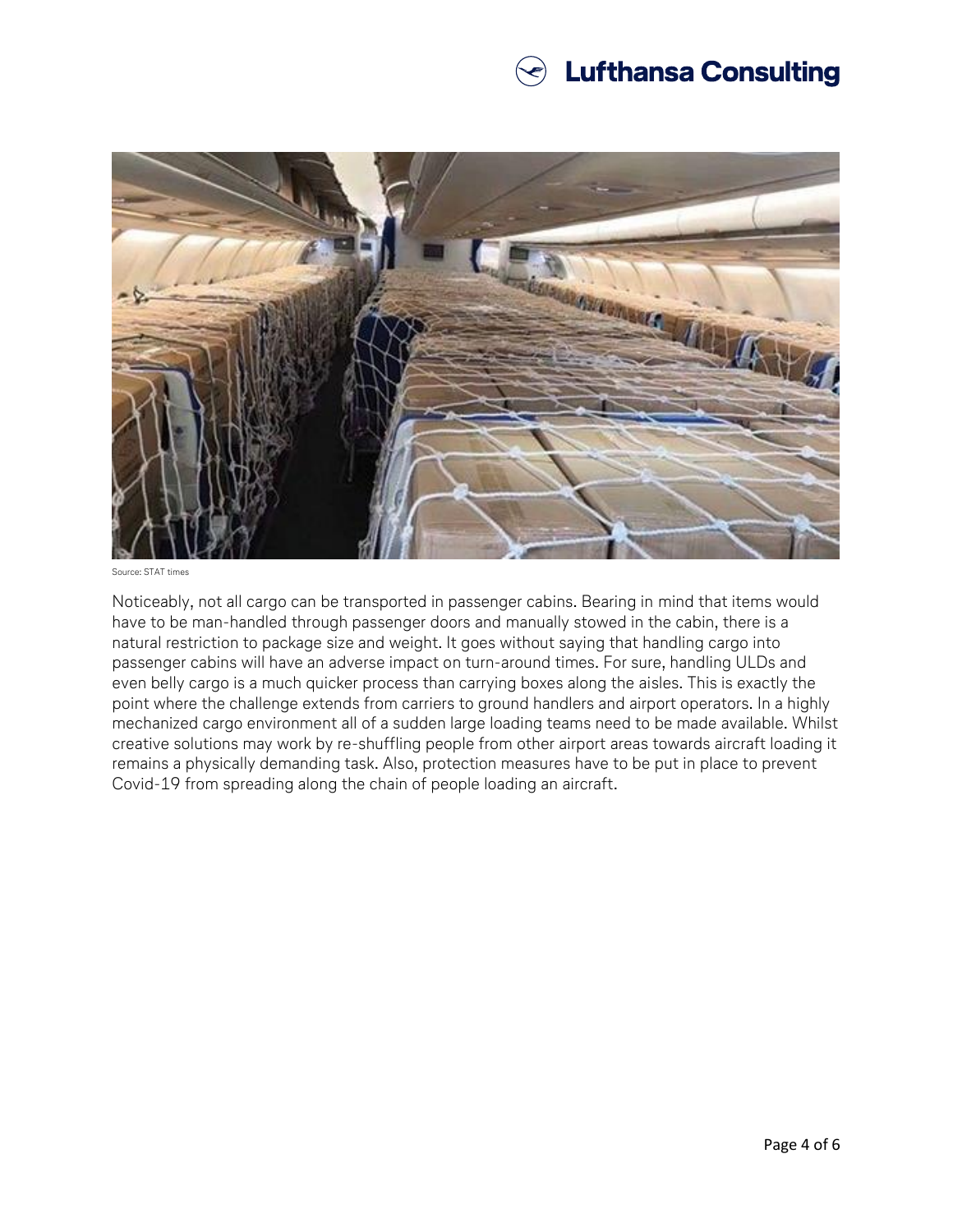# **Lufthansa Consulting**



Source: Aviation Voice

### **Conclusion**

The Covid-19 crisis has hit the aviation industry harder than anything else for the last seven decades. Whilst passenger numbers went back to levels of the 1950's, cargo has been hit much less – and the lost capacities caused soaring airfreight rates.

Whereas the recovery scenario foresees an industry that, by 2023 will probably be significantly smaller than today, cargo will become a much more important revenue stream as compared to precrisis. Once it comes to re-building flight networks, airlines will make sure that cargo revenues are factoring into their income mix – hence cargo becomes an important competitive factor for airports, making their way back onto carriers' network maps.

To maximize their share in soaring cargo revenues, carriers have started to use passenger aircraft as freighters – which comes with its own challenges from certification over turn-around times and practical aircraft loading.

Lufthansa Consulting has a more than 40 years of experience in advising carriers, airports as well as other industry stake holders, including handling companies, investors aviation authorities and governments. It successfully delivered more than 3,000 projects covering aviation know how from strategic advice over infrastructure and logistics planning to practical operations management. There is a proven track record in relating topics, such as air cargo management, cargo belly transfer-pricing, cargo and ground handling, network planning and air service development.

To learn more and discuss how your organization could benefit from Lufthansa Consulting's expertise on Crisis Recovery, please get in touch at **ALcrisis-solutions@LHConsulting.com**.